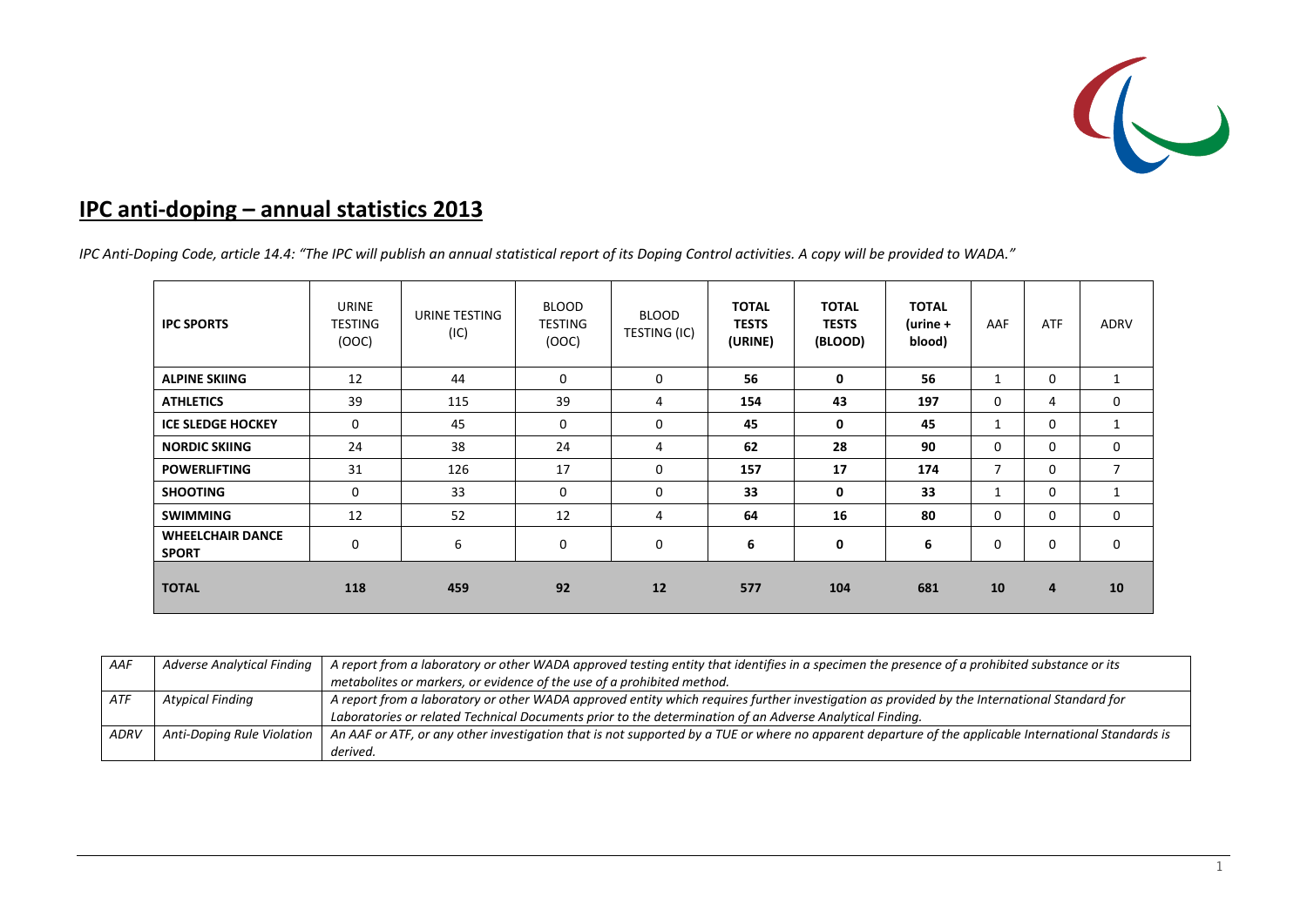

**Sanctioned Athletes in 2013 (IPC as Result Management Authority)**

| <b>Name</b>                | Country                        | <b>Sport</b>       | Event                                                           | <b>Date of Sanction</b>           | <b>Sanction</b>     | Substance(s)                               |  |
|----------------------------|--------------------------------|--------------------|-----------------------------------------------------------------|-----------------------------------|---------------------|--------------------------------------------|--|
|                            |                                |                    | 2012 IPC Ice Sledge                                             |                                   |                     |                                            |  |
|                            |                                | Ice Sledge         | Hockey B Pool World                                             |                                   |                     |                                            |  |
| Truszkowski, Piotr         | Poland                         | Hockey             | Championships                                                   | 13.12.2012                        | 1 year + 750 EUR    | S8: Cannabinoids                           |  |
| Ali, Huda                  | Iraq                           | Powerlifting       | <b>IPC Powerlifting European</b><br>Championships<br>12.06.2013 |                                   | 2 years + EUR 1,500 | S <sub>1</sub> A: Nandrolone               |  |
| Rosca, Stefan              | Moldova                        | Powerlifting       | <b>IPC Powerlifting European</b><br>Championships               | 2 years + EUR 1,500<br>12.06.2013 |                     | S1A: Testosterone                          |  |
| Arapu, Verginiu            | Moldova                        | Powerlifting       | <b>IPC Powerlifting European</b><br>Championships               | 12.06.2013                        | 2 years + EUR 1,500 | S <sub>1</sub> A: Testosterone             |  |
| Latypov, Ilnar             | Russia                         | Powerlifting       | <b>IPC Powerlifting European</b><br>Championships               | 12.06.2013                        | 2 years + EUR 1,500 | S <sub>1</sub> A: Testosterone             |  |
| Oluwafemiayo,<br>Folashade | Nigeria                        | Powerlifting       | 5th Fazza International<br>Powerlifting<br>Championship         | 19.04.2013                        | 2 years + EUR 1,500 | S5: Furosemide                             |  |
| Nwokorie, Ivory            | Nigeria                        | Powerlifting       | 5th Fazza International<br>Powerlifting<br>Championship         | 19.04.2013                        | 2 years + EUR 1,500 | S5: Furosemide                             |  |
| Kuzieva, Ruza              | Uzbekistan                     | Powerlifting       | 5th Fazza International<br>Powerlifting<br>Championship         | 19.04.2013                        | 2 years + EUR 1,500 | S1A: Methandienone                         |  |
| Okoniewski, Slawomir       | Poland                         | Shooting           | IPC Shooting World Cup -<br>Szczecin, Poland                    | 23.05.2013                        | 3 months            | S5: Hydrochlorothiazide,<br>Chlorothiazide |  |
| Shea, Michael              | United<br>States of<br>America | Para-<br>Snowboard | 2013 IPC Test Event Sochi,<br>Russia                            | 06.03.2013                        | 1 month             | S7: Buprenorphine                          |  |